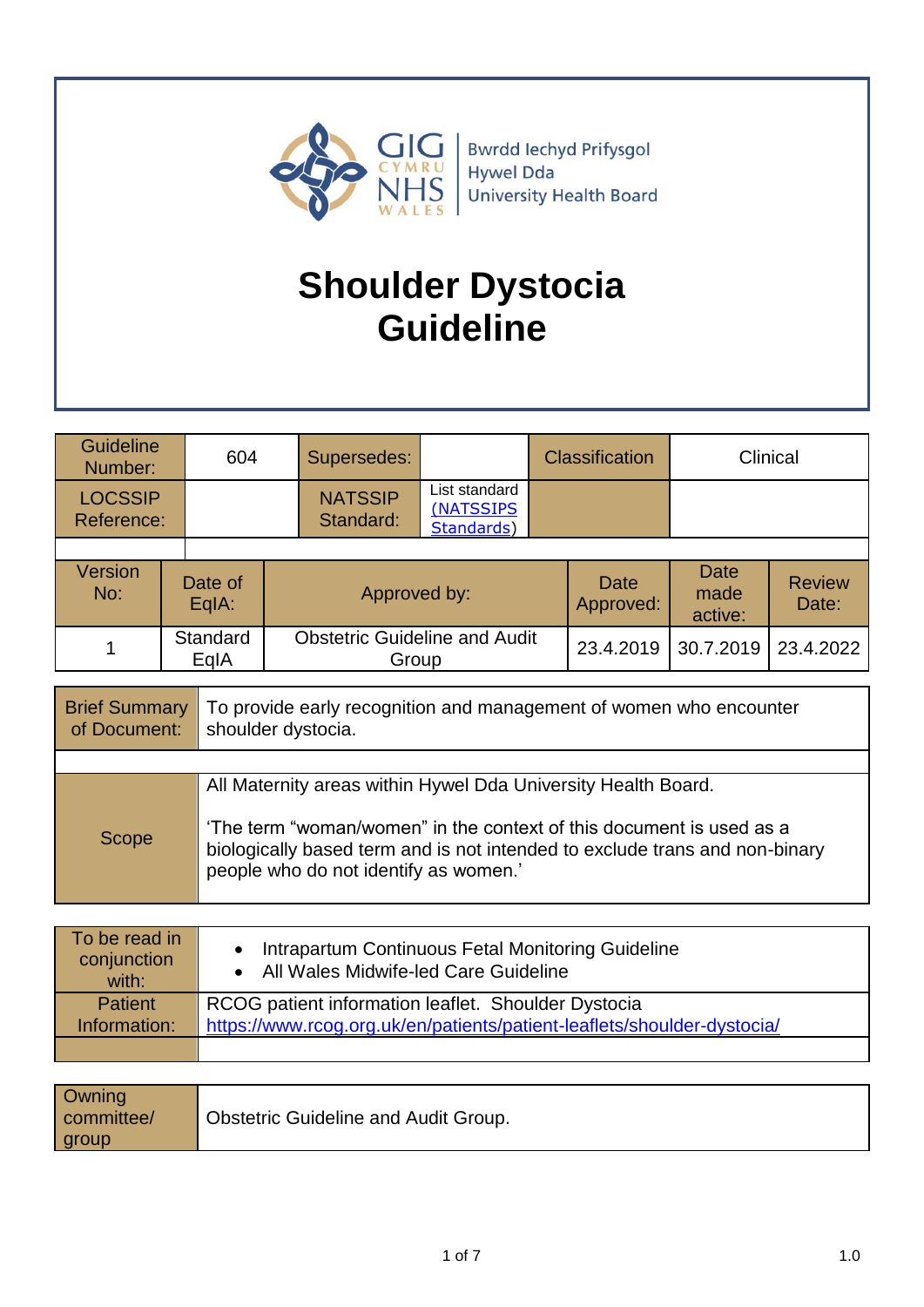| Reviews and updates |                         |           |  |  |  |  |  |
|---------------------|-------------------------|-----------|--|--|--|--|--|
| Version             | Summary of Amendments:  | Date      |  |  |  |  |  |
| no:                 |                         | Approved: |  |  |  |  |  |
|                     | <b>Guideline Update</b> | 23.4.2019 |  |  |  |  |  |

#### Glossary of terms

| Term          | Definition                                             |
|---------------|--------------------------------------------------------|
| <b>SD</b>     | <b>Shoulder Dystocia</b>                               |
| <b>PROMPT</b> | <b>Practical Obstetric Multi Professional Training</b> |
| <b>RCOG</b>   | Royal College of Obstetricians and Gynaecologists      |

| Keywords   Shoulder Dystocia, Brachial Plexus Injury, Humeral and Clavicular Fractures |  |
|----------------------------------------------------------------------------------------|--|
|                                                                                        |  |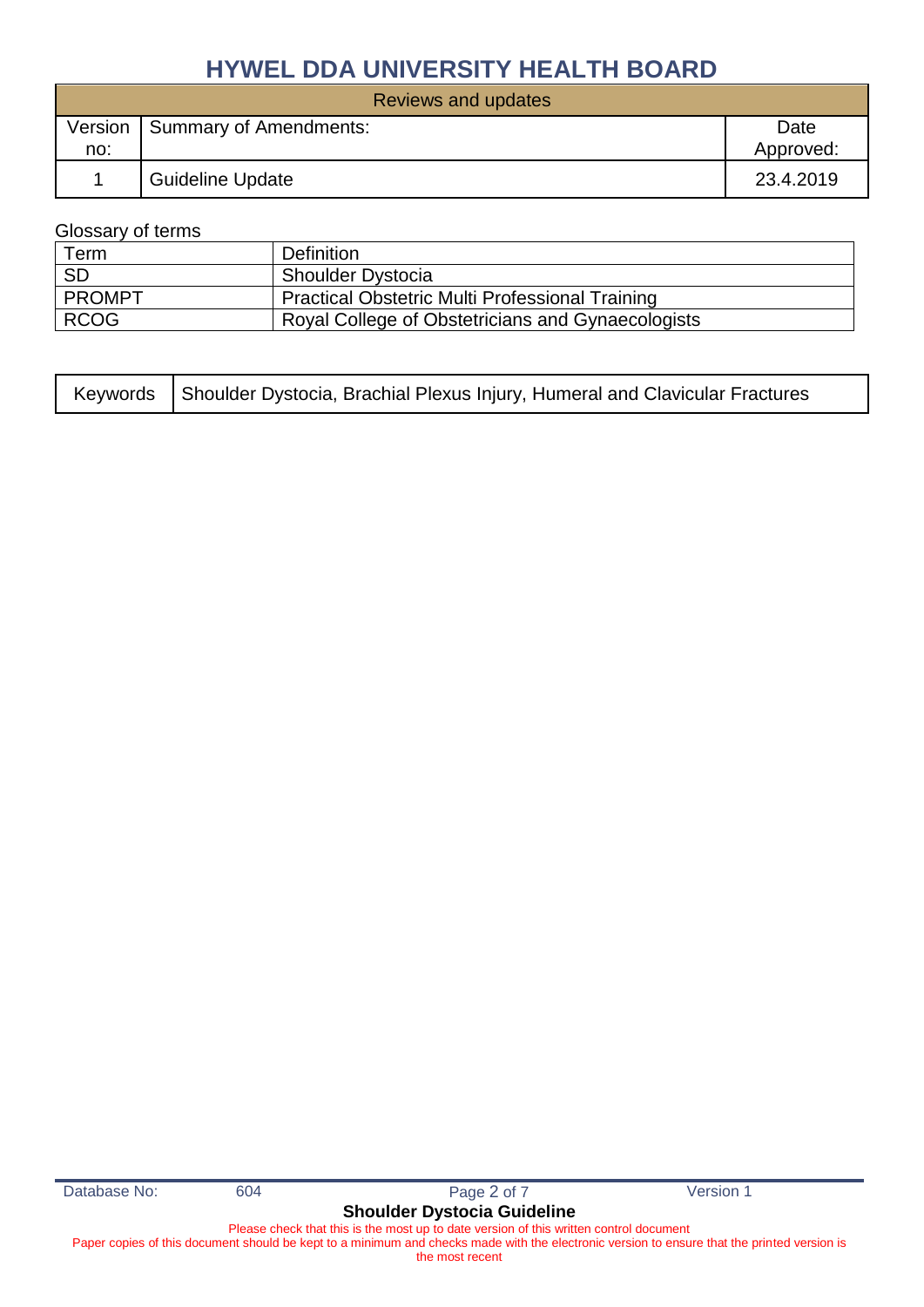### **Contents Page**

|  | .6 |
|--|----|
|  |    |
|  |    |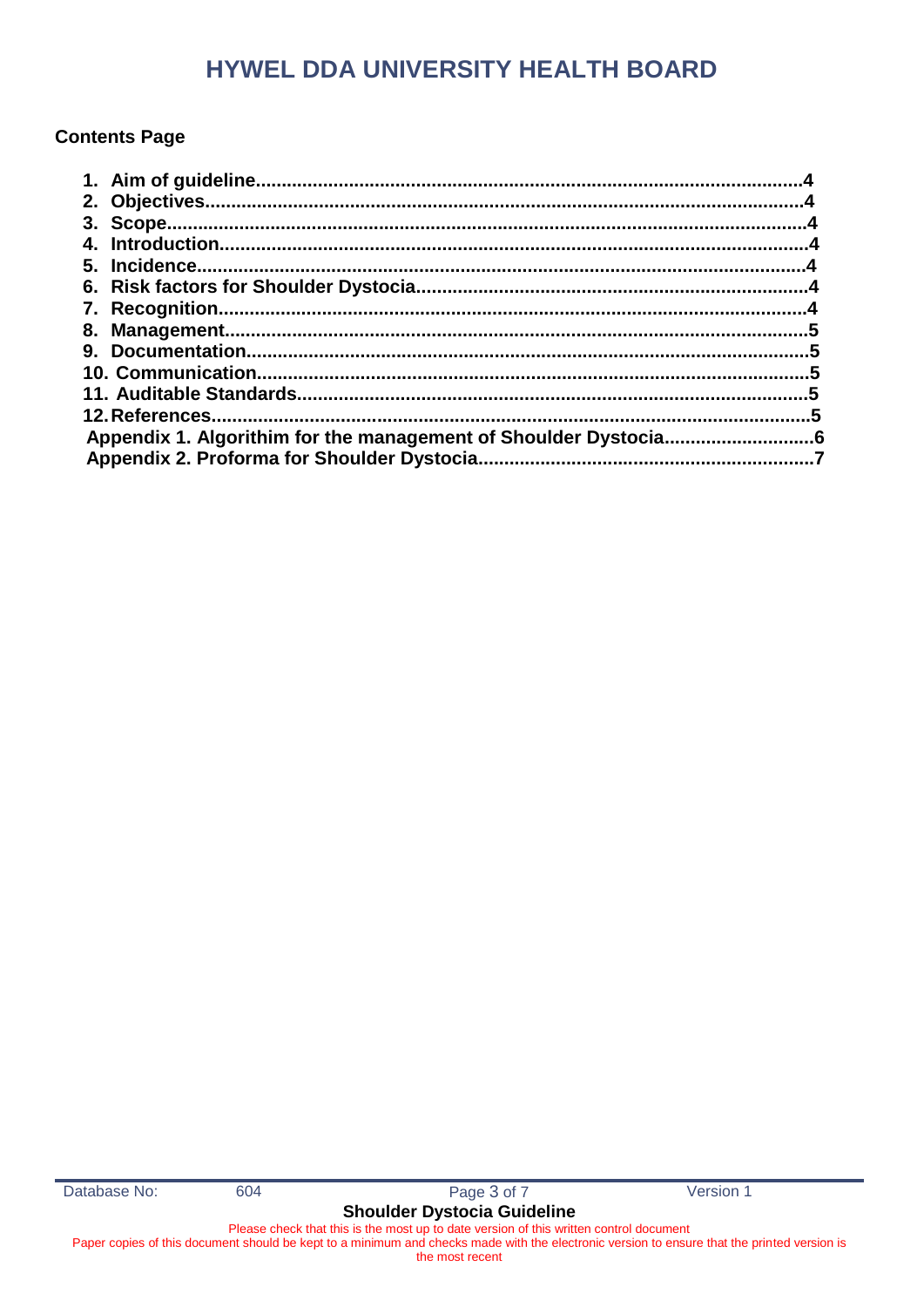#### **1. Aim of Guideline**

The aim of this guideline is to provide guidance and to standardise the recognition, management and documentation of Shoulder Dystocia.

### **2. Objectives**

The objective of this guideline is to reduce fetal mortality/morbidity by ensuring early recognition and correct management of Shoulder Dystocia utilising PROMPT guidance.

#### **3. Scope**

- Shoulder Dystocia is unpredictable and therefore difficult to prevent.
- During Shoulder Dystocia, traction should only be applied in an axial direction, using the same force as for a normal birth without Shoulder Dystocia.
- All Obstetricians and Midwives will be able to perform the manoeuvres required to release the shoulders during Shoulder Dystocia.
- To understand the importance of clear and accurate documentation.
- Have awareness of the complications of Shoulder Dystocia, particularly that permanent brachial plexus injury is not inevitable.

#### **4. Introduction**

Shoulder Dystocia is defined as a vaginal cephalic birth that requires additional obstetric manoeuvres to assist the birth of the infant after gentle traction has failed. SD occurs when either the anterior shoulder impacts behind the maternal symphysis pubis or, less commonly, the posterior shoulder impacts over the sacral promontory.

#### **5. Incidence**

There is wide variation in the reported incidence of SD. Studies published between 1985 and 2016 reported incidences ranging from 0.1% to 3.0% of all births.

#### **6. Risk factors for Shoulder Dystocia**

A number of antenatal and intrapartum characteristics are widely recognised to be associated with Shoulder Dystocia. However, all of the characteristics are poorly predictive, and combining them is similarly poor. Conventional risk factors predicted only 16% of cases of Shoulder Dystocia that resulted in infant morbidity. Therefore, for practical purposes, because Shoulder Dystocia is not clinically predictable, all staff should be prepared for its occurrence at any vaginal birth:

- Previous Shoulder Dystocia
- Macrosomia
- Gestational Age
- Maternal Diabetes Mellitus
- Maternal Obesity
- Prolonged First Stage
- Prolonged Second Stage
- Labour Augmentation
- Operative Vaginal Birth

#### **7. Recognition**

- Difficulty with the birth of the face and chin
- When head is born, it remains tightly applied to the vulva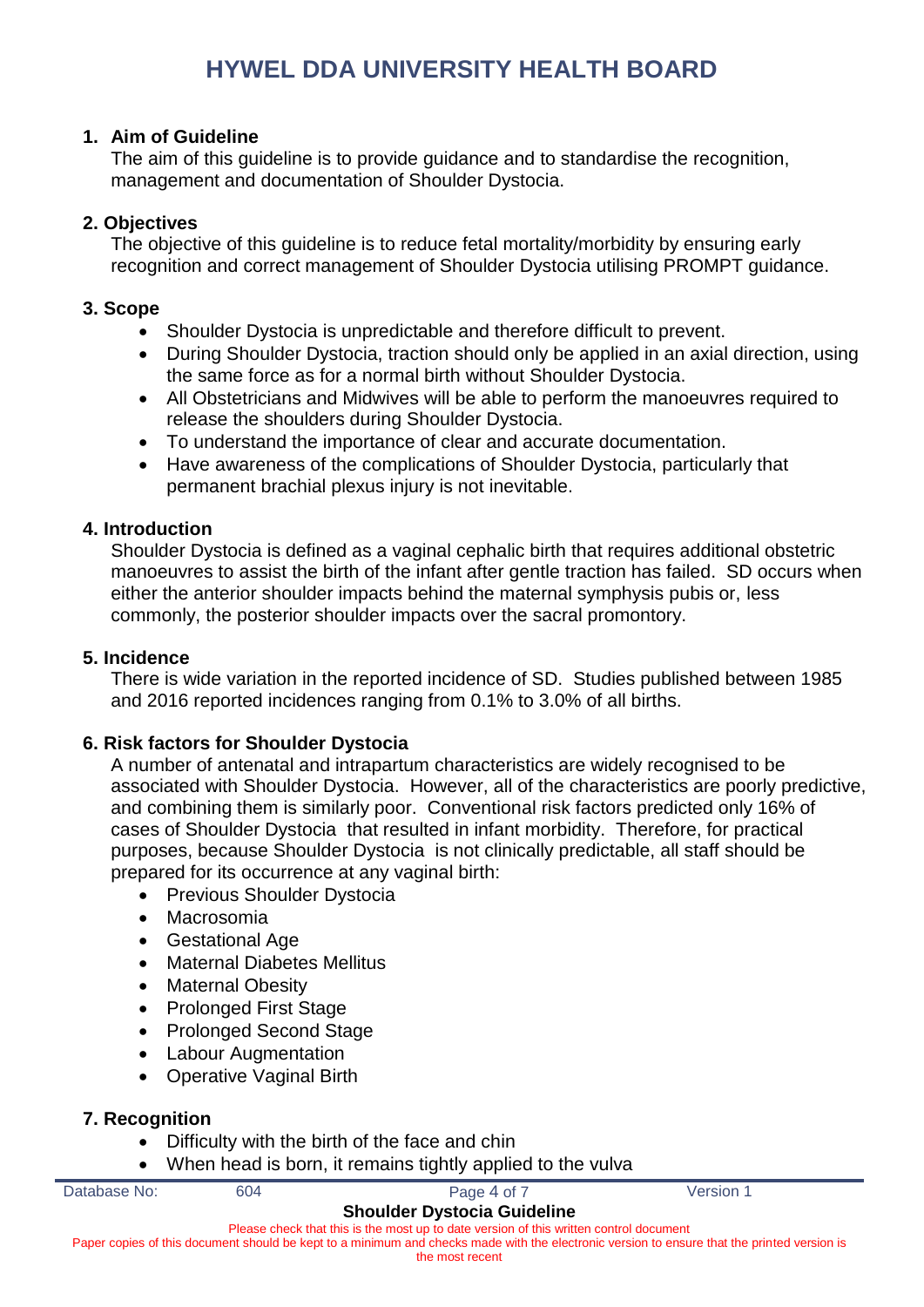- The chin retracts and depresses the perineum-"the turtle-neck" sign
- **•** Failure to restitute
- The anterior shoulder fails to release with maternal effort and/or when routine axial traction is applied.
- If a woman is giving birth in a pool, she should be asked to get out of the pool as soon as the midwife identifies a delay with the birth of the shoulders. It may not be possible to confirm Shoulder Dystocia at this stage, but the woman should be safely moved out of the pool.
- No manoeuvres should be attempted in the pool.

#### **8. Management**

- Call for help (Experienced Obstetrician, Midwife coordinator, additional maternity team assistance, neonatal team, Anaesthetist, Theatre Team).
- Clearly state the Obstetric Emergency.
- Follow Algorithm for the Management of Shoulder Dystocia (appendix 1).

#### **Never Perform:**

- **•** Fundal Pressure
- Excessive and/or downward traction
- Twisting or bending of the neck

#### **9. Documentation**

- Ensure clinical notes and SD Proforma (appendix 2) are fully completed.
- Ensure case is Datix reported under "maternity trigger".
- Debrief woman offer RCOG SD information leaflet.
- Ensure immediate paediatric review of newborn and ensure findings are clearly documented in baby notes.

#### **10 Communication**

- Mothers with identifiable risk factors for shoulder dystocia should be informed about the incidence of its occurrence
- Following occurrence of shoulder dystocia the incident should be discussed with the mother by the obstetrician and/or the senior midwife.
- The RCOG Patient Information leaflet should be given and discussed with the mother following an event:

<https://www.rcog.org.uk/en/patients/patient-leaflets/shoulder-dystocia/>

#### **11 Auditable Standards**

- Datix reporting of all shoulder dystocia incidents
- Audit completion of proforma in the event of shoulder dystocia
- Monitor neonatal outcomes following event

#### **13.References**

- Winter,C. Crofts,J. Draycott,T (2017), PROMPT, Practical Obstetric Multi-Professional Training, Cambridge:Cambridge University Press.
- RCOG. Green-top Guideline No. 42. (2012), Shoulder Dystocia.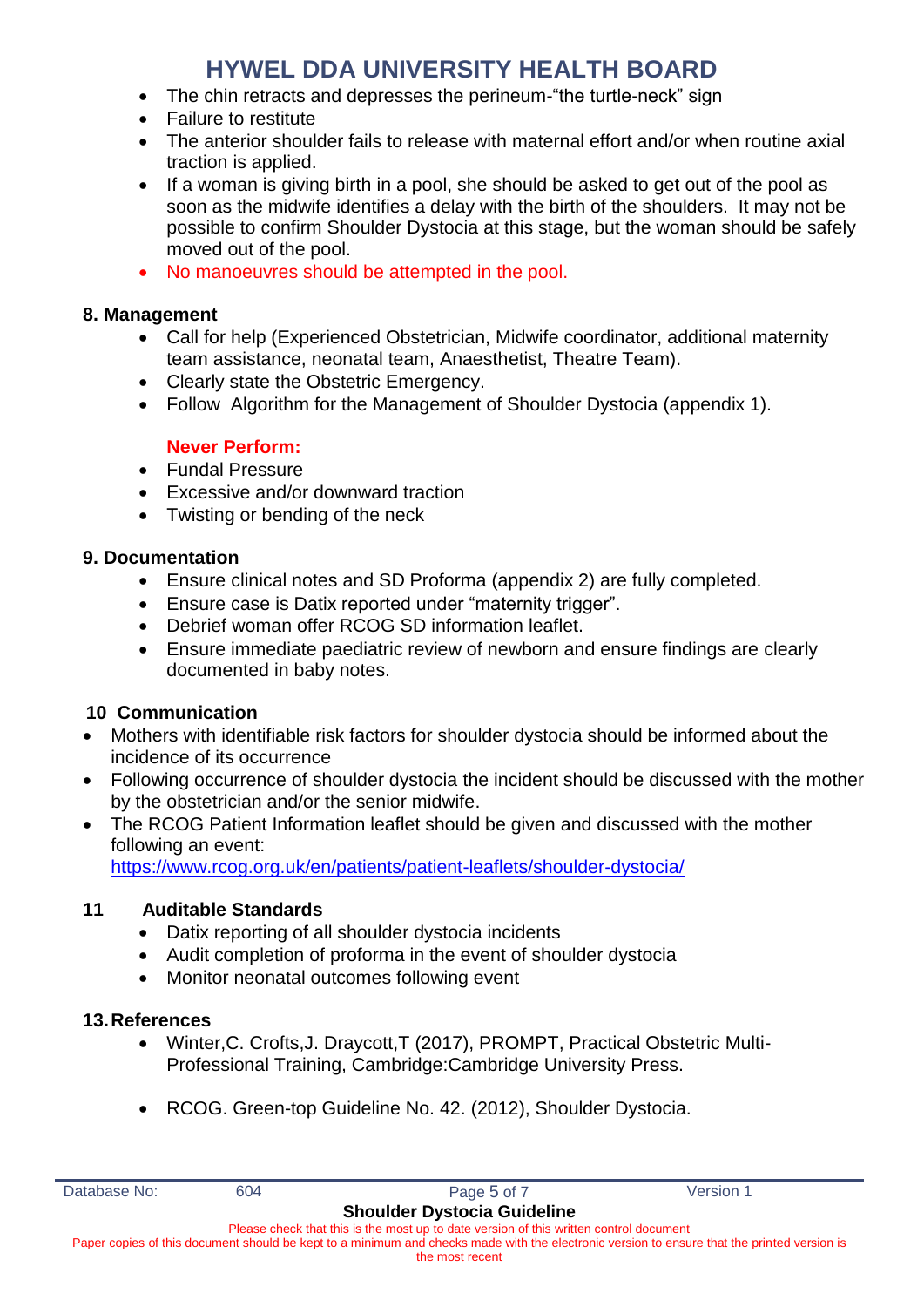#### **Appendix 1**. Algorithm for Management of Shoulder Dystocia



#### Algorithm for the Management of shoulder dystocia



DOCUMENT ALL ACTIONS ON PRO FORMA AND COMPLETE CLINICAL INCIDENT REPORTING FORM